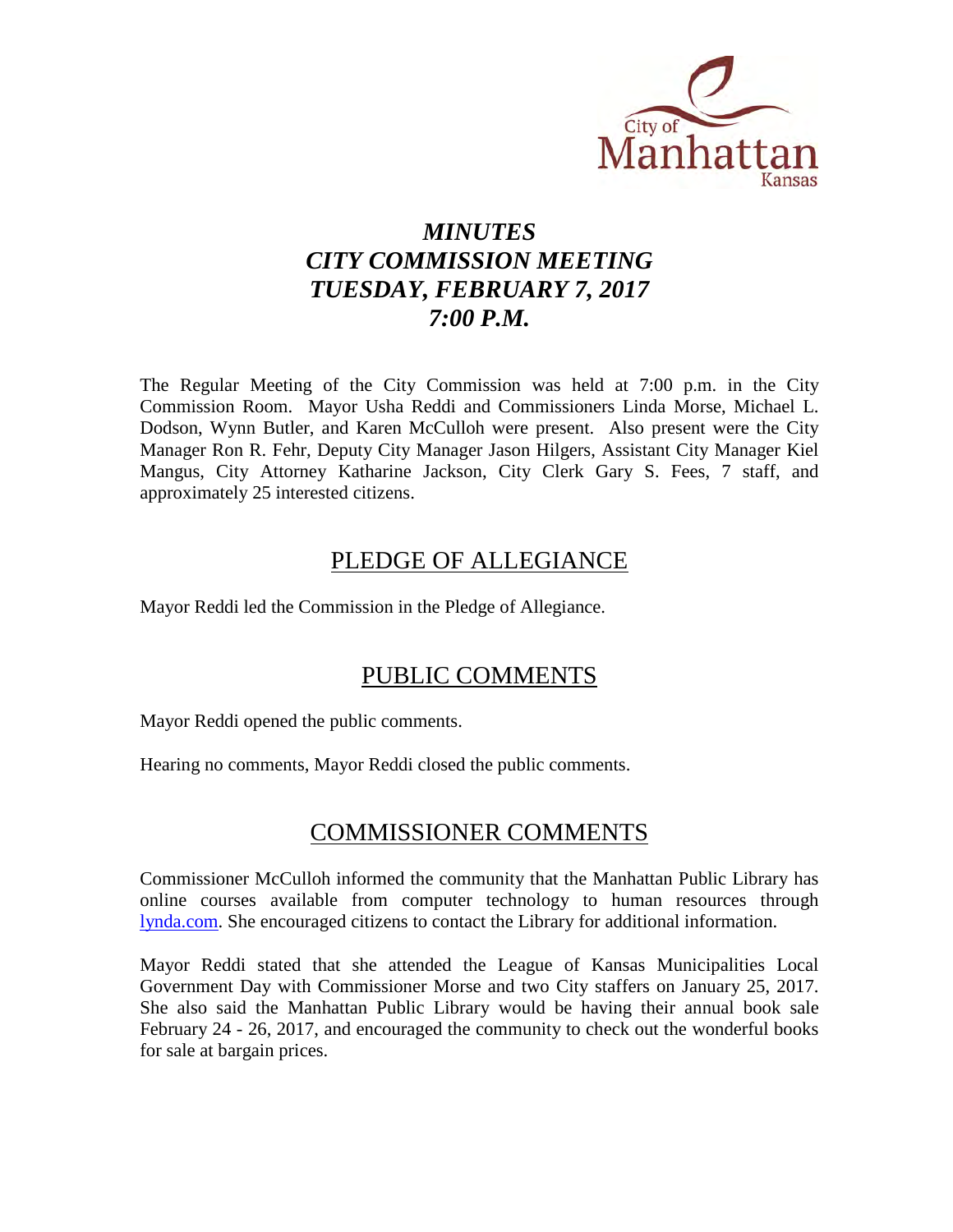## CONSENT AGENDA

(\* denotes those items discussed)

## **MINUTES**

The Commission approved the minutes of the Regular City Commission Meeting held Tuesday, January 17, 2017.

## **CLAIMS REGISTER NOS. 2840 AND 2841**

The Commission approved Claims Register Nos. 2840 and 2841 authorizing and approving the payment of claims from January 11, 2017, to January 31, 2017, in the amounts of \$2,223,688.44 and \$4,211,239.80, respectively.

## **LICENSES**

The Commission approved an annual Cereal Malt Beverages Off-Premises License for Walmart Supercenter #35, 101 East Bluemont Avenue.

## **FINAL PLAT – HERITAGE SQUARE NORTH**

The Commission accepted the easements and rights-of-way, as shown on the Final Plat of Heritage Square North, generally located to the north of the intersection of U.S. Highway 24 and South Port Drive, based on conformance with the Manhattan Urban Area Subdivision Regulations.

## **FINAL PLAT – GENESIS HEALTH CLUBS**

The Commission accepted the easements and rights-of-way, as shown on the Final Plat of Genesis Health Clubs, generally located approximately 350 feet to the west of the intersection of Seth Child Road (K-113) and Allison Avenue, on the north side of Allison Avenue, based on conformance with the Manhattan Urban Area Subdivision Regulations.

## **ORDINANCE NO. 7272 – ISSUE TEMPORARY NOTES – UNIFIED DEVELOPMENT ORDINANCE (CIP #CD005P)**

The Commission approved Ordinance No. 7272 authorizing issuance of General Obligation Bonds to pay for the consulting services, in an amount not to exceed \$339,680.00, of Kendig Keast Collaborative, of Sugarland, Texas, to complete the Unified Development Ordinance (CIP #CD005P).

## **FIRST READING – ANNEX – CITY-OWNED AIRPORT LAND**

The Commission approved first reading of an ordinance island annexing 6.44 acres of City-owned land associated with the Manhattan Regional Airport (consisting of the Manhattan Regional Airport's Fixed Base Operator Facility and the Former Armory Building) and adjacent South Airport Road right-of-way, based on conformance with the Manhattan Urban Area Comprehensive Plan, the Growth Vision, and the Capital Improvements Program.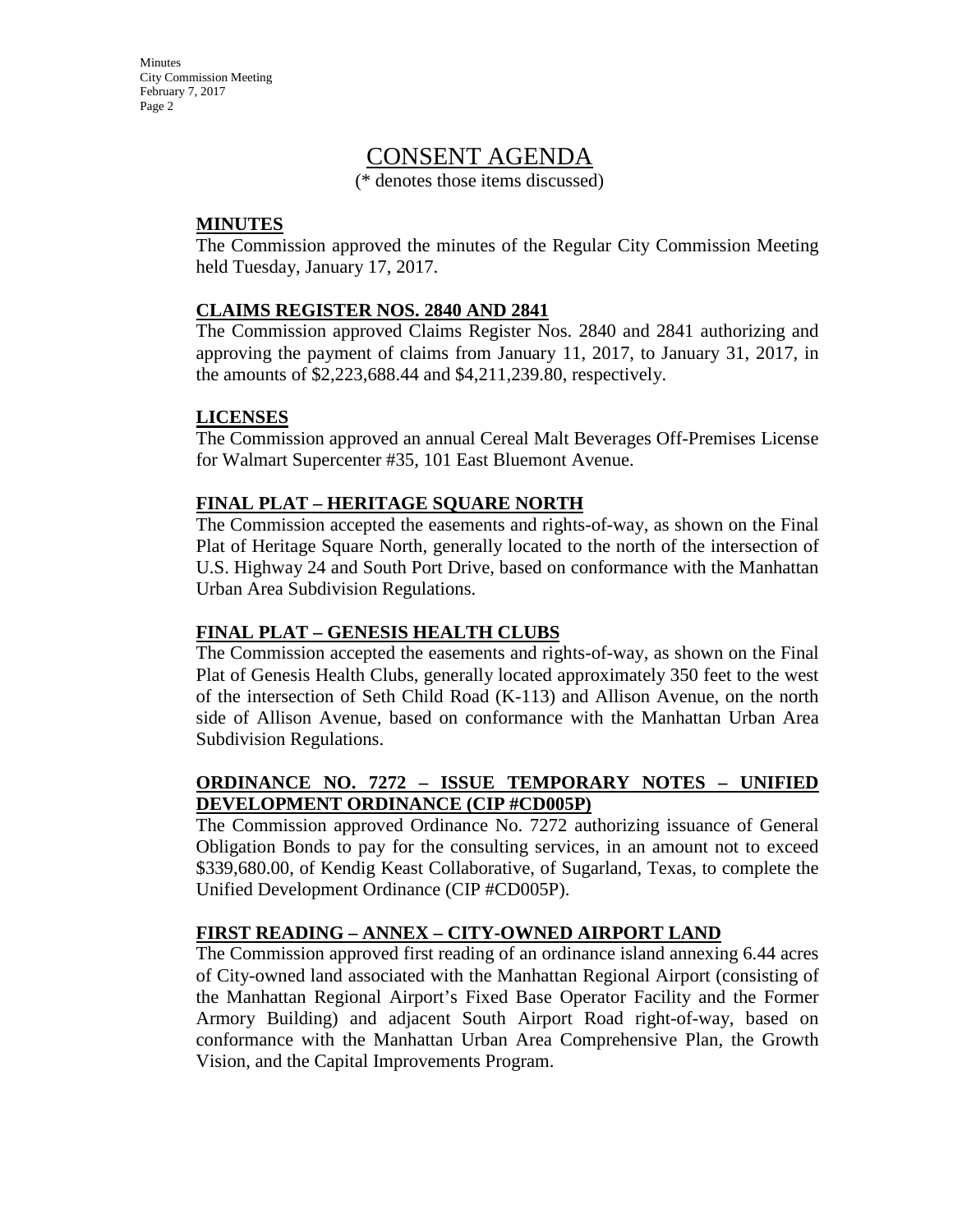### **FIRST READING – REZONE – CITY-OWNED AIRPORT LAND**

The Commission approved first reading of an ordinance rezoning 6.44 acres of City-owned land associated with the Manhattan Regional Airport (consisting of the Manhattan Regional Airport's Fixed Base Operator Facility and the Former Armory Building) and adjacent South Airport Road right-of-way from County C-4, Highway Business District, to AO, Airport Overlay District, based on the findings in the Staff Report *(See Attachment No. 1)* and the recommendation of the Planning Board.

## **FIRST READING – LEVY SPECIAL ASSESSMENTS – GENERAL OBLIGATION BONDS 2017-A**

The Commission approved first reading of an ordinance levying special assessments against the benefiting properties in the following 11 projects, which have been completed: *Grande Bluffs at Mill Pointe Addition, Unit Three – Sanitary Sewer (SS1316), Street (ST1321), and Water (WA1320); Ledge Stone Addition – Sanitary Sewer (SS1317), and Street (ST1323); Northlake Addition, Unit 2 – Sanitary Sewer (SS1321), Street (ST1326), and Water (WA1322); and*  **Western Hills Addition, Unit Fourteen, Phase 2 – Sanitary Sewer (SS1314),** *Street (ST1320), and Water (WA1316).*

### **RESOLUTION NO. 020717-A – DISPOSE – DAVIS DRIVE SANITARY SEWER LIFT STATION**

The Commission approved Resolution No. 020717-A authorizing the disposal of the old Davis Drive sanitary sewer lift station.

## **RESOLUTION NO. 020717-B – PETITION – WELLS LANDING ADDITION/WELLS LANDING ADDITION, UNIT TWO – SANITARY SEWER IMPROVEMENTS (SS1629)**

The Commission found the petition sufficient, and approved Resolution No. 020717-B, in the amount of \$88,000.00, finding the project advisable and authorizing construction for the Wells Landing Addition and Wells Landing Addition, Unit Two, Sanitary Sewer Improvements (SS1629).

### **AGREEMENT – ENGINEERING SERVICES – WELLS LANDING ADDITION/WELLS LANDING ADDITION, UNIT TWO – SANITARY SEWER IMPROVEMENTS (SS1629)**

The Commission authorized the Mayor and City Clerk to execute an agreement in an amount not to exceed \$7,669.95 with SMH Consultants, of Manhattan, Kansas, to perform professional services for the Wells Landing Addition and Wells Landing Addition, Unit Two, Sanitary Sewer Improvements (SS1629).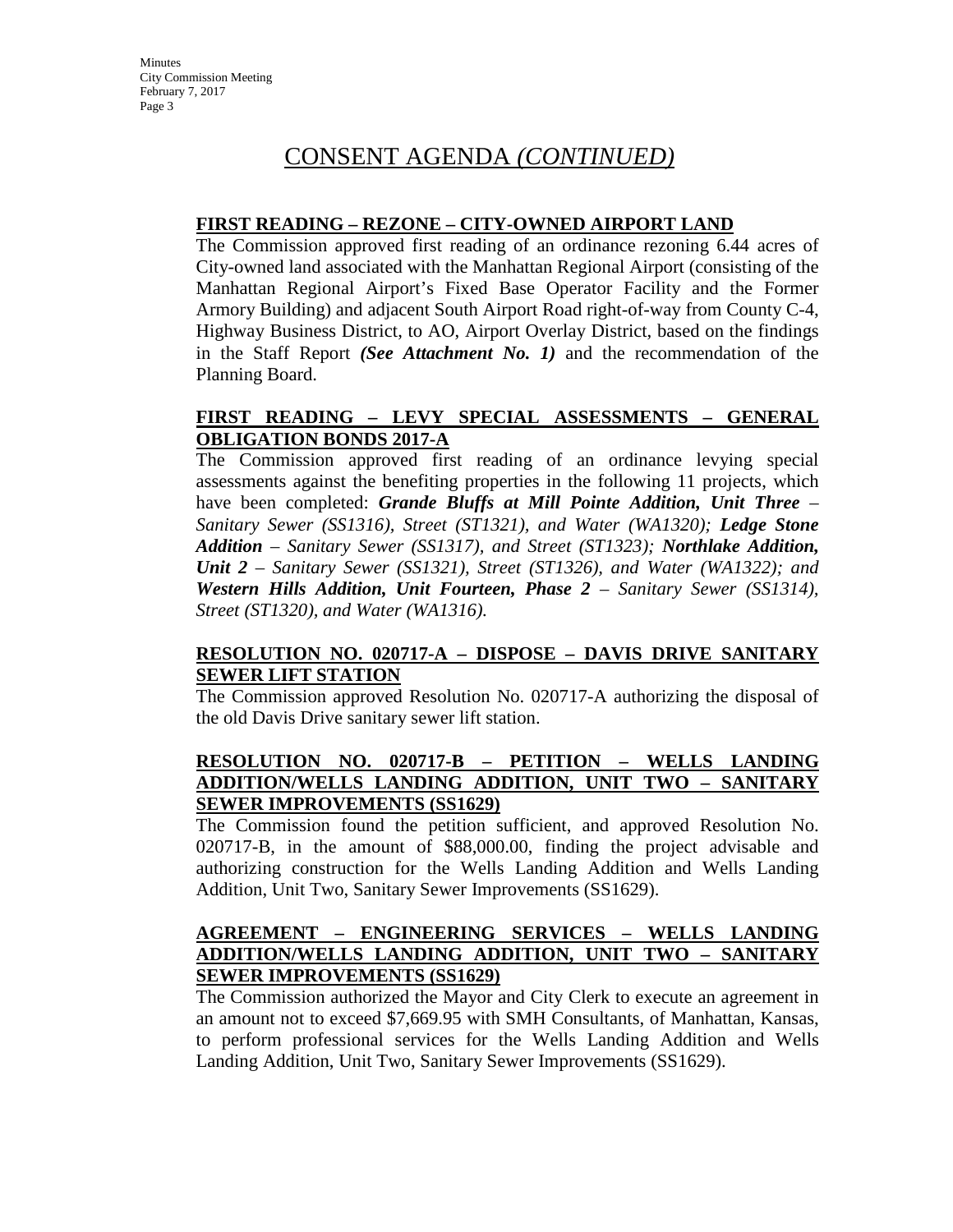## **NEGOTIATE CONTRACT – ENGINEERING SERVICES – OLD BIG BLUE RIVER BEAUTIFICATION STORMWATER, PHASE 5, AND MULTI-USE TRAIL (SM1605)**

The Commission accepted the recommendation of the Selection Committee, and authorized City Administration to negotiate a professional services contract with Amec Foster Wheeler Environment and Infrastructure, Inc., of Topeka, Kansas, for the Old Big Blue River Beautification Stormwater, Phase 5, and Multi-Use Trail Project (SM1605).

## **AGREEMENT – ENGINEERING SERVICES – K-113 CORRIDOR STUDY (ST1507, CIP #EN090P)**

The Commission authorized City Administration to finalize and the Mayor and City Clerk to execute an agreement for professional services in an amount not to exceed \$395,014.95, with Alfred Benesch & Company, of Manhattan, Kansas, for the K-113 Corridor Study (ST1507, CIP #EN090P).

### **AWARD CONTRACT – WASTEWATER TREATMENT PLANT BLOWER BUILDING NO. 1 HVAC REPLACEMENT PROJECT (SS1611, CIP #WW131E)**

The Commission accepted the Engineer's Opinion of Probable Cost in the amount of \$140,365.00; awarded a contract in the amount of \$121,834.00 to RM Baril, General Contractor, of Manhattan; Kansas; and authorized the Mayor and City Clerk to execute the contract for the Wastewater Treatment Plant Blower Building No. 1 heating/ventilation/air conditioning (HVAC) Replacement Project (SS1611, CIP #WW131E) project, to be paid from the Wastewater Fund.

## **AWARD CONTRACT – CITY PARK POOL ULTRA VIOLET DISINFECTING SYSTEM (CP1602)**

The Commission awarded and authorized the Mayor and City Clerk to execute a contract in the amount of \$173,876.00 with Capri Pools & Aquatics, of Edwardsville, Illinois, for the installation of an ultra violet disinfecting system at City Park Pool (CP1602).

## **AWARD CONTRACT – CDBG HOUSING REHABILITATION PROGRAM – 512 SOUTH 12TH STREET**

The Commission accepted the bids for  $512$  South  $12<sup>th</sup>$  Street and awarded the bid in the amount of \$13,700.00 to Ben Kitchens Painting Co., Inc., of Junction City, Kansas; authorized the Mayor and City Clerk to execute agreements with the applicable contractor and property owner for expenditure of Community Development Block Grant (CDBG) Housing Rehabilitation funds; and, authorized City Administration to approve any necessary change orders.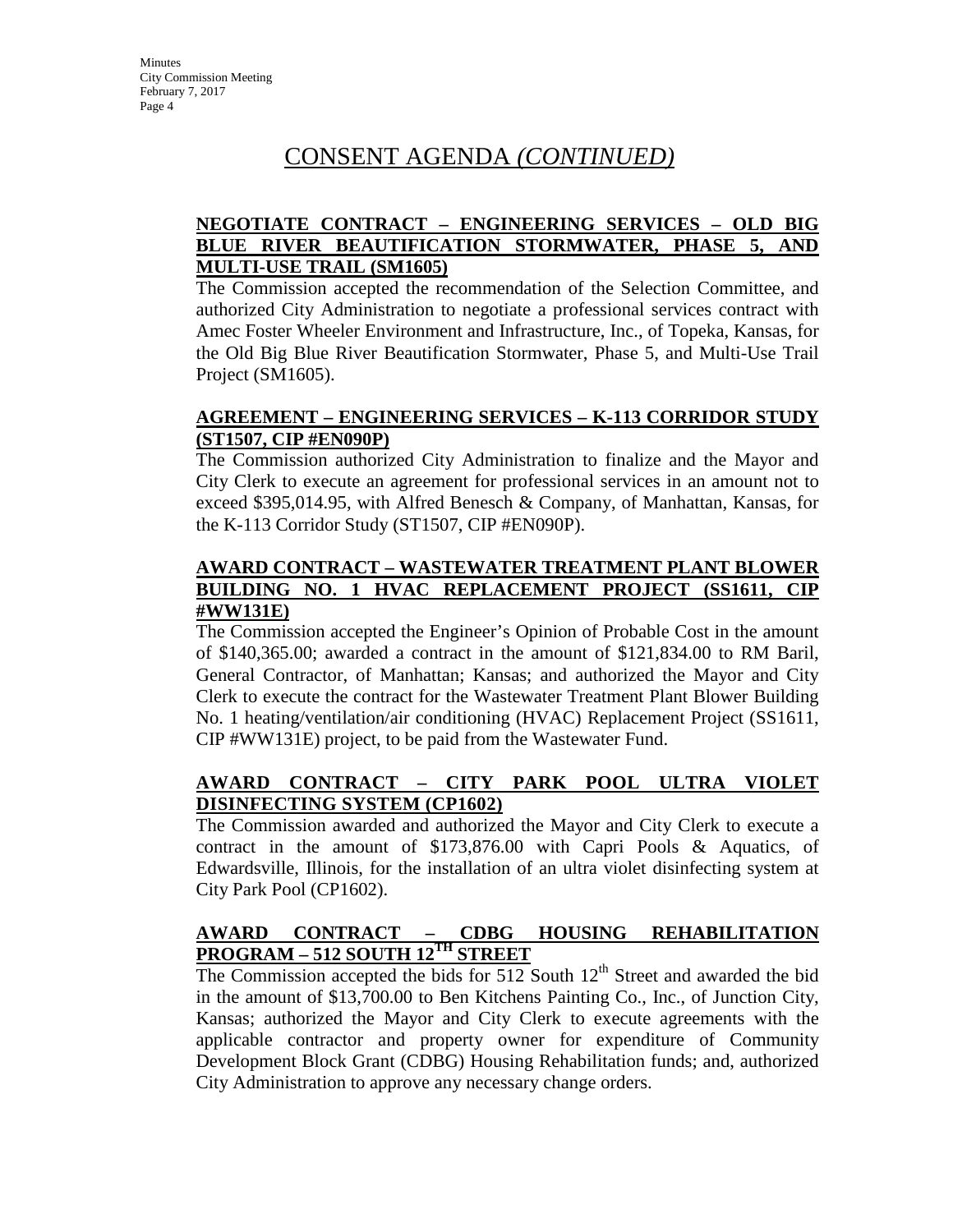## **\* AWARD CONTRACT – CDBG HOUSING REHABILITATION PROGRAM – 1319 COLORADO STREET**

Commissioner Butler stated that he had a conflict of interest and would be abstaining on the item.

The Commission accepted the bids for 1319 Colorado Street and awarded the bid in the amount of \$14,150.00 to Economy Carpentry Painting & Concrete, of Manhattan, Kansas; authorized the Mayor and City Clerk to execute agreements with the applicable contractor and property owner for expenditure of CDBG Housing Rehabilitation funds; and, authorized City Administration to approve any necessary change orders.

### **SECOND SUPPLEMENTAL AGREEMENT – SANITARY SEWER LIFT STATION MAINTENANCE – CARSON MOBILE HOME PARK (RIVERCHASE)**

The Commission authorized City Administration to finalize and the Mayor and City Clerk to execute the Second Supplemental Agreement with the Carson Mobile Home Park (Riverchase) Sanitary Sewer Benefit District (Riley County) for the maintenance of the District's sanitary sewer lift station.

## **AGREEMENT – 2017 CITY-UNIVERSITY SPECIAL PROJECT FUND PROJECTS**

The Commission authorized City Administration to finalize and the Mayor and City Clerk to execute an Agreement between the City of Manhattan and Kansas State University to administer City-University Funds in the amount of \$700,000.00 for 2017 projects *(See Attachment No. 2)*.

## **LEASE PURCHASE – STREET DIVISION – NEW MECHANICAL STREET SWEEPER (CIP #ST031E)**

The Commission authorized the purchase of a new mechanical street sweeper (CIP #ST031E) for the Street Division to Sellers Equipment, of Salina, Kansas, in the amount of \$200,435.00, to be paid from the Stormwater Fund, and authorized the Mayor and/or City Clerk to execute the lease purchase agreement once the sweeper is delivered.

## **PURCHASE - RECREATION DIVISION - REPLACE UNIT 70 - COMPACT SPORT UTILITY VEHICLE (CIP #RC046E)**

The Commission authorized the purchase of Recreation Division Unit 70, a compact sport utility vehicle (CIP #RC046E), in the amount of \$23,173.20 (\$23,000.00 budgeted to be paid from the General Fund and \$173.20 over budget to be paid from the Parks and Recreation General Operation Budget) utilizing State vehicle bids.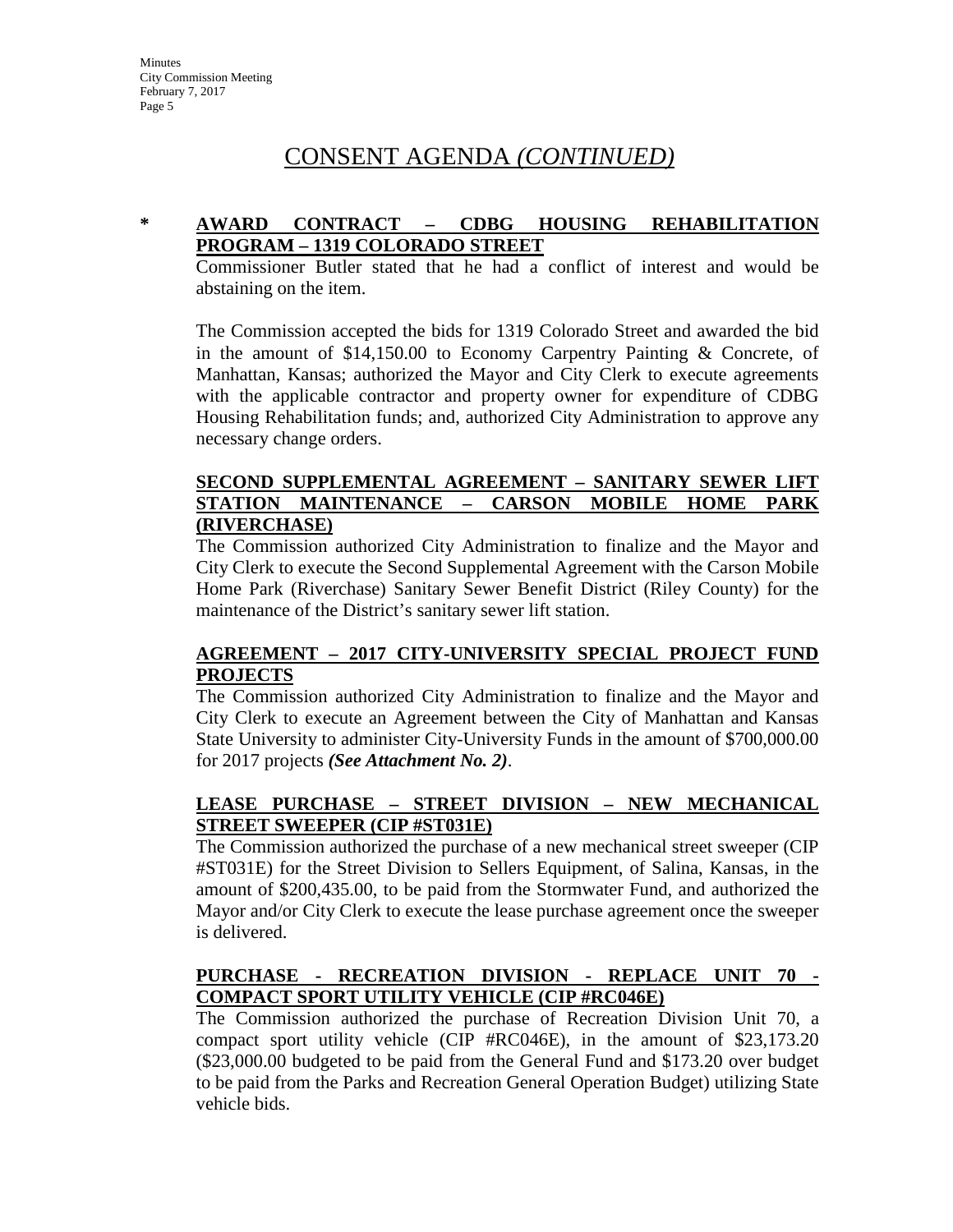## **PURCHASE – TRAFFIC DIVISION – UNIT 41 – ¾-TON HEAVY DUTY TRUCK (CIP #TR018E)**

The Commission authorized the purchase of Traffic Division Unit  $41$ , a  $4$ -ton  $4x4$ Heavy Duty Truck (CIP #TR018E), in the amount of \$29,710.66 (to be paid from the General Fund) utilizing State vehicle bids.

### **PURCHASE – WATER ENVIRONMENTAL DIVISION – REPLACE UNIT 57 – ½-TON, 2-WHEEL DRIVE, EXTENDED CAB TRUCK (CIP #WA065E)**

The Commission authorized the purchase of Water Environmental Division Unit 57, a ½-ton, 2-wheel drive, extended cab truck (CIP #WA065E), in the amount of \$18,811.37 (to be paid from the Water Fund) utilizing State vehicle bids

## **PURCHASE – UTILITIES DIVISION – REPLACE UNIT 37 – ¾-TON PICKUP WITH UTILITY BED (CIP #WA158E)**

The Commission authorized the purchase of Utilities Division Unit 37, a ¾-ton, 2 wheel drive, utility bed truck (CIP #WA158E), in the amount of \$21,612.58 (to be paid 50% from Water Fund and 50% from Wastewater Fund) utilizing State vehicle bids.

## **PURCHASE – PUBLIC WORKS UTILITY DIVISION – NEW ½-TON, 2- WHEEL DRIVE, EXTENDED CAB TRUCK (CIP #WW160E)**

The Commission authorized the purchase of Utilities Division new ½-ton, 2-wheel drive, extended cab truck (CIP #WW160E) in the amount of \$18,811.37 (to be paid 50% from the Water Fund and 50% from the Wastewater Fund) utilizing State vehicle bids.

## **DISPOSAL – PUBLIC WORKS WATER DIVISION UNITS 21 AND RECREATION DIVISION 70**

The Commission authorized the disposal of excess property Public Works Water Division Unit 21 and Recreation Division Unit 70 once replacement vehicles have arrived.

## **BOARD APPOINTMENTS**

The Commission approved the following appointments by Mayor Reddi to various boards and committees of the City.

## *Partner City Advisory Committee*

Appointment of Vern Wirka, 3305 Musil Drive, to fill the unexpired term of Sara Vytlacil. Mr. Wirka's term begins immediately, and will expire August 31, 2018.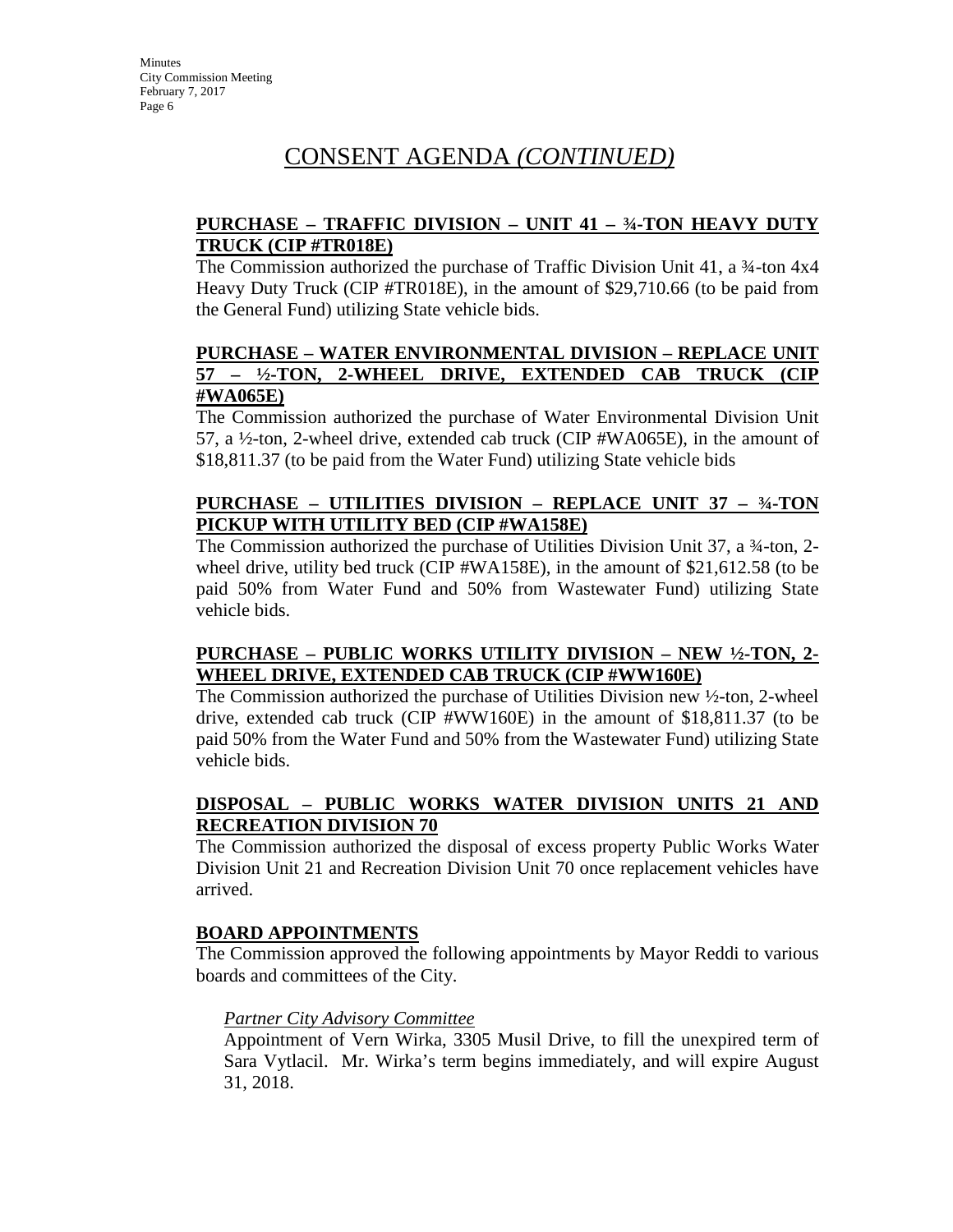## **BOARD APPOINTMENTS** *(CONTINUED)*

*Riley County Solid Waste Management Committee*

Recommendation of Kevin Schindlbeck, 1100 North  $17<sup>th</sup>$  Street, to the Riley County Solid Waste Committee as a City Representative to fill the unexpired term of John Woods.

After discussion, Commissioner Dodson moved to approve the consent agenda. Commissioner McCulloh seconded the motion. On a roll call vote, motion carried 5-0, with the exception of Item O.2., AWARD CONTRACT – CDBG HOUSING REHABILITATION PROGRAM – 1319 COLORADO STREET, which carried 4-0-1 with Commissioner Butler abstaining on the item.

# GENERAL AGENDA

## **RESOLUTION NO. 020717-C - SUPPORT TO ISSUE INDUSTRIAL REVENUE BONDS - GENESIS HEALTH CLUB**

Jason Hilgers, Deputy City Manager, introduced the item.

Korb Maxwell, Polsinelli, representing Genesis Health Club, presented an overview of the item. He highlighted the existing conditions of the property, the proposed facility, the site layout, the project cost, the economic impact and other benefits to the community, and asked that the Commission support the request to issue Industrial Revenue Bonds. He then responded to questions from the Commission regarding the number of employees projected at the new facility and where building materials would be purchased.

Rodney Steven II, President and Owner, Genesis Health Clubs, responded to questions from the Commission regarding exercise equipment and the number of pool lanes planned at the facility. He informed the Commission that the site could potentially be developed to accommodate long-term growth.

Jason Hilgers, Deputy City Manager, provided additional information on the item and highlighted the use of industrial revenue bonds by other Manhattan companies.

Sarah Steele, Gilmore & Bell, informed the Commission that their firm prepared the resolution for consideration. She provided additional information about Industrial Revenue Bonds and the process. She then responded to questions from the Commission regarding the qualifications for sales tax exemptions.

Mayor Reddi opened the public comments.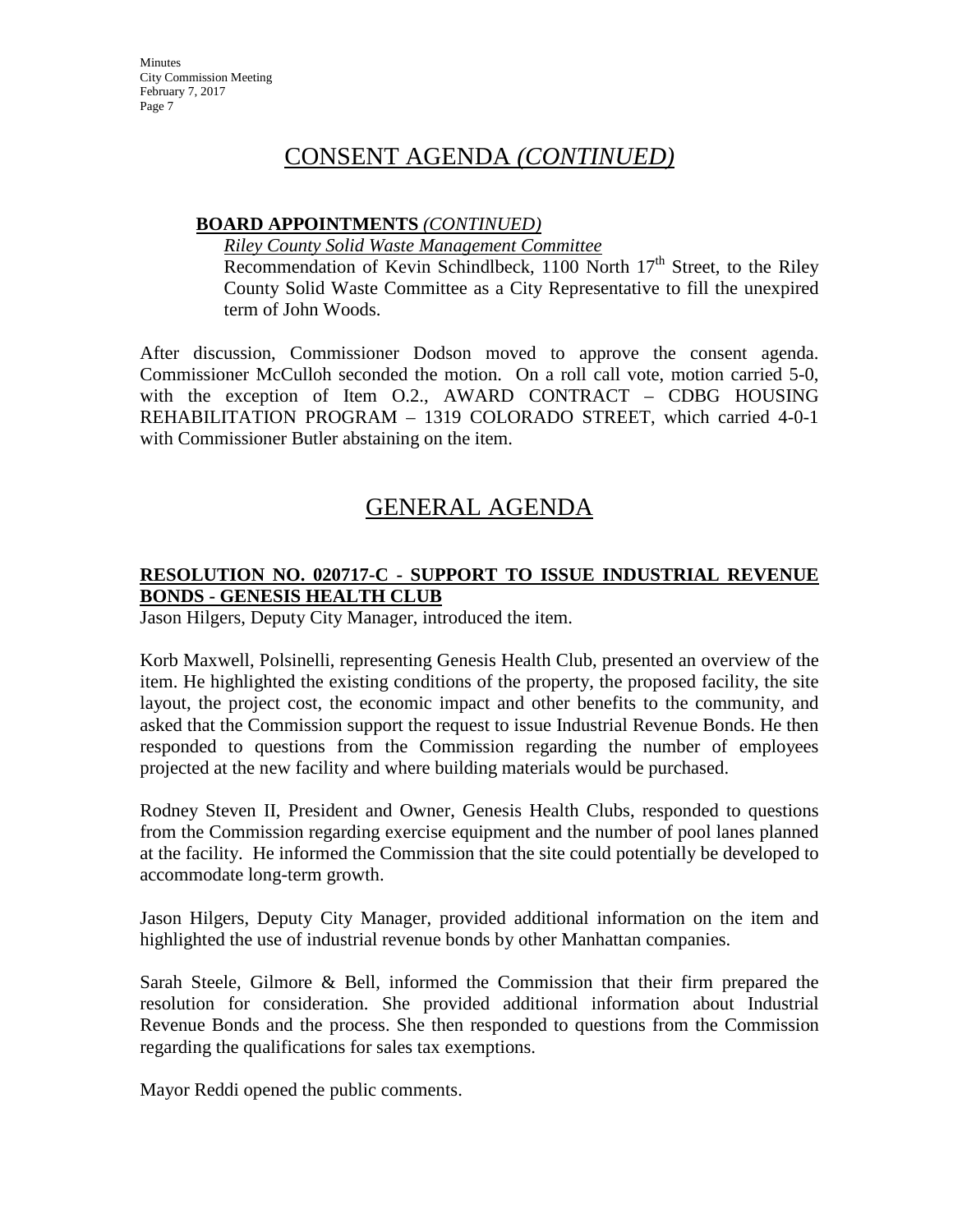## **RESOLUTION NO. 020717-C - SUPPORT TO ISSUE INDUSTRIAL REVENUE BONDS - GENESIS HEALTH CLUB**

Hearing no comments, Mayor Reddi closed the public comments.

After discussion and additional comments from the Commission, Commissioner Dodson moved to approve Resolution No. 020717-C, finding the issuance of \$12 million in IRB's for Genesis Health Club advisable. Commissioner McCulloh seconded the motion. On a roll call vote, motion carried 5-0.

## **AUTHORIZATION TO BID - MUNICIPAL COURT SECURITY IMPROVEMENTS (SP1701)**

Katie Jackson, City Attorney, introduced the item and provided background information on the security improvements being proposed at Municipal Court. She then responded to questions regarding funding and clarified the use of funds received from the Riley County Police Department (RCPD).

Jason Hilgers, Deputy City Manager, provided additional information on security staffing provided by RCPD.

Patrick Schaub, Bowman Bowman Novick, Inc., presented an overview of the floor plan and the addition proposed for the Manhattan Municipal Courthouse. He informed the Commission that the project estimate for design and construction is \$210,572.00, with an alternate to add three exterior windows.

Katie Jackson, City Attorney, responded to questions from the Commission regarding the definition of adequate security and hours of operation.

Patrick Schaub, Bowman Bowman Novick, Inc., and Jason Hilgers, Deputy City Manager, provided additional information on the floor plan, glass window over the clerks' desk, flooring repairs, and window additions being proposed.

Brad Schoen, Director, RCPD, provided additional information on security staffing, timeline and prior discussions with the Riley County Law Board. He informed the Commission that the goal is to make security staffing as efficient and effective as possible.

Mayor Reddi opened the public comments.

Marvin Rodriguez, 3000 Creighton Terrace, Riley County Commissioner, asked if there was handicapped parking in front of Municipal Court.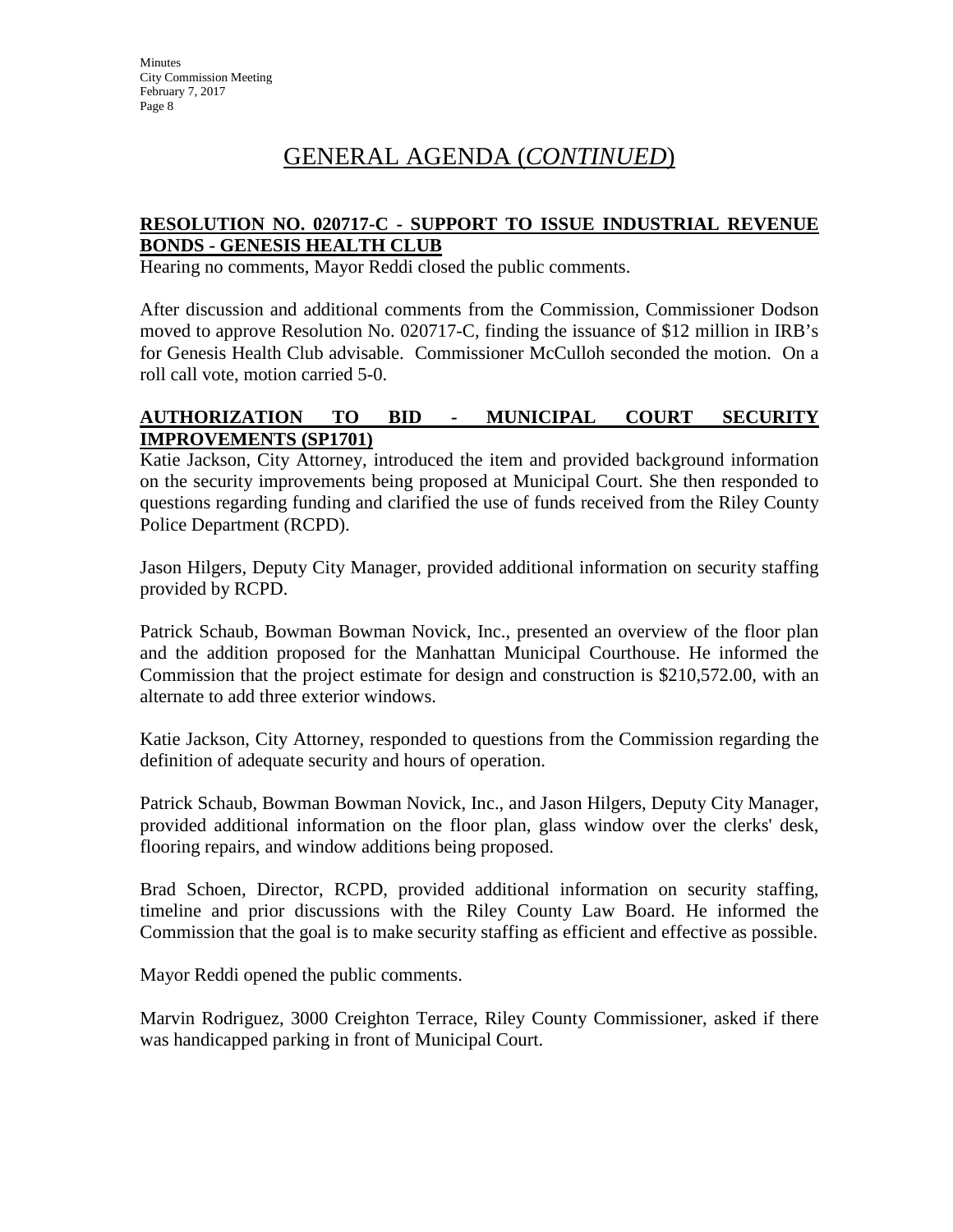## **AUTHORIZATION TO BID - MUNICIPAL COURT SECURITY IMPROVEMENTS (SP1701)** *(CONTINUED)*

Patrick Schaub, Bowman Bowman Novick, Inc., responded to questions about handicapped parking and stated that the proposed windows at this facility would be commercial quality.

Hearing no other comments, Mayor Reddi closed the public comments.

After discussion and additional comments from the Commission, Commissioner Dodson moved to authorize City Administration to advertise and receive construction bid proposals for security improvements to the Manhattan Municipal Courthouse (SP1701). Commissioner Butler seconded the motion. On a roll call vote, motion carried 5-0.

## **DISCUSSION - AIRPORT SECURITY IMPROVEMENTS REQUIRED FOR LARGER AIRCRAFT**

Jesse Romo, Airport Director, presented background information and an overview of the item. He informed the Commission that ExpressJet Airlines notified the City of their intent to begin operations at Manhattan Regional Airport (MHK) on behalf of American Airlines to operate a CR7 twice daily on routes to Dallas-Fort Worth Airport (DFW), starting May 5, 2017. He highlighted the security programs; the requirements for a Complete Program; equipment and security upgrades that would be needed; and discussions with the Riley County Police Department (RCPD) regarding security staffing requirements as well as additional Airport personnel, equipment facility improvements, perimeter road improvements, and projected costs that would be required. He also discussed the need for legislative advocacy regarding security requirements of the Transportation Security Administration (TSA). He highlighted revenue impacts, financing options to consider using the Economic Development Fund, and economic impacts of the Manhattan Regional Airport. He then responded to questions and concerns from the Commission regarding the short timeframe, financial impacts and budget considerations for the City, marketing efforts, catchment area, alternative options for the perimeter road requirements, and potential areas to reduce security costs.

After discussion and comments from the Commission, Mayor Reddi stated that there is a consensus for the larger planes; however, the concern is with the additional security costs that would be required and the short timeframe to make a decision.

Ron Fehr, City Manager, and Jesse Romo, Airport Director, responded to additional questions from the Commission regarding concerns expressed with the short timeframe, funding and budget considerations for both the short and long term, number of passengers currently using the Airport and the potential for additional travelers, Airport catchment area, potential regulatory changes, and funding strategies.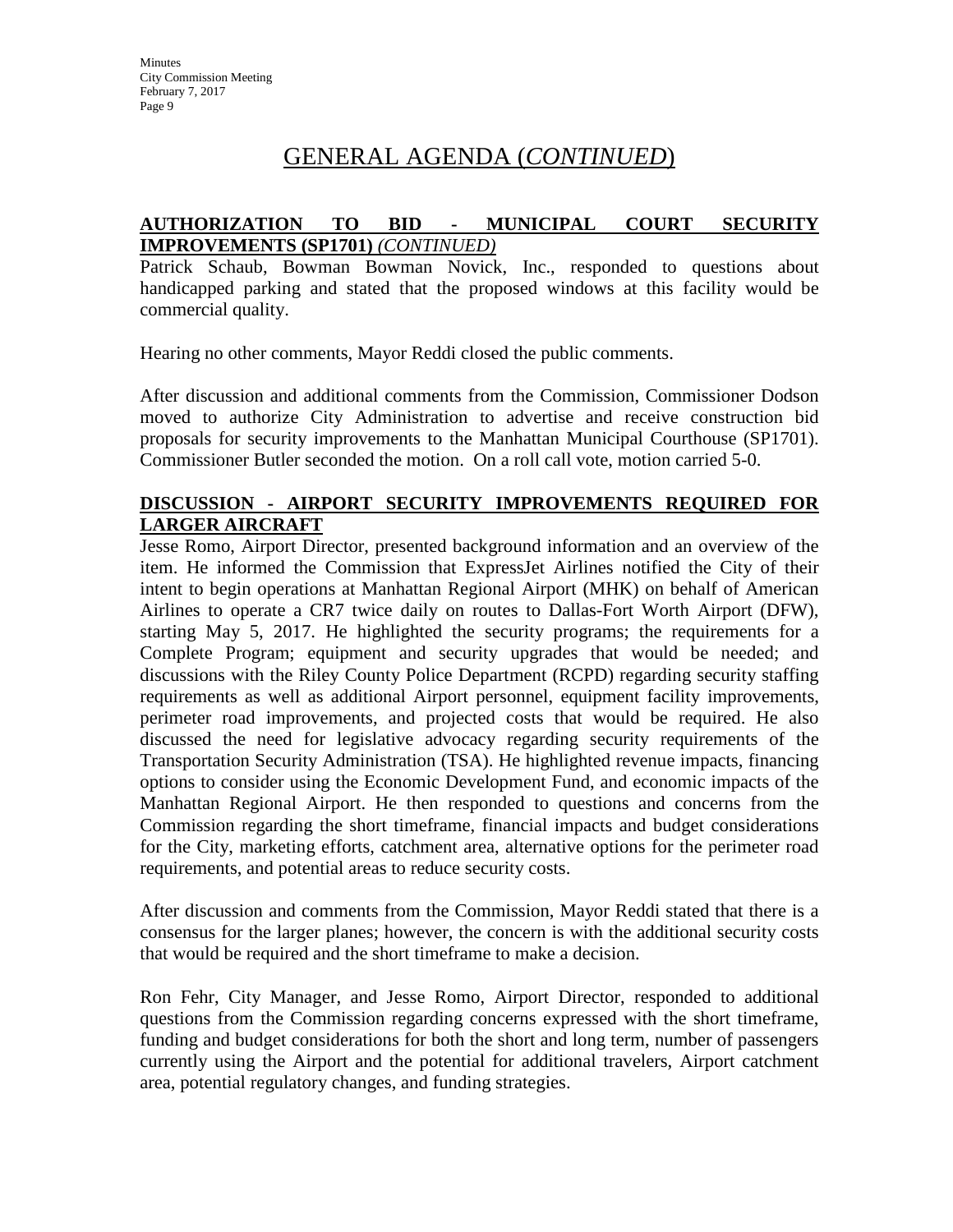#### **DISCUSSION - AIRPORT SECURITY IMPROVEMENTS REQUIRED FOR LARGER AIRCRAFT** *(CONTINUED)*

After additional comments from the Commission, Mayor Reddi opened the public comments.

Rich Jankovich, 2021 Somerset Square, Member, Airport Advisory Board, provided background information on the item and prior discussions with the Airline. He stated that if the City declines now, it will probably go to the bottom of the pile for future expansions and there could be a potential of losing a flight. He understood the concerns with TSA giving the City zero options for security and the airline giving the City only 90 days. He informed the Commission that it may be able to wait and hope that the regulations change. He provided options to consider to lower the costs associated with the perimeter fence security and asked that Administration continue to negotiate what is in the plan for the larger planes and decide how to implement the plan. He then responded to questions from the Commission and stated that the Airport Advisory Board has not discussed the item yet, but was provided the information.

John Currie, 5000 Heartland Court, voiced his appreciation for the Manhattan Regional Airport and its importance for the recruitment of Kansas State University faculty, students, coaches, athletes, and others to the community. He informed the Commission that the Airport is a lifeline, not a luxury, and understood the 90 day deadline as well as the opportunities that larger aircraft would provide. He highlighted the benefits of a larger plane and asked that the City figure out a way to lower the security costs. He reiterated the significant economic impact of the Airport and the annual amount K-State Athletics spends with the airline.

Lyle Butler, President, Manhattan Area Chamber of Commerce, informed the Commission that the Chamber has been a partner of the Airport and was supportive when the current air service was recruited to the marketplace. He stated that his pledge was to put all hands on deck to help anyway possible and, if needed, pursue elected officials to change the current rules. He informed the Commission that he knows of two businesses that have said if air service goes away, they would leave. He asked that Administration continue to work with American to resolve this issue.

Jim Gordon, Chair of the Board, Manhattan Area Chamber of Commerce, informed the Commission that they support the Airport, but voiced concern using economic development funds, as approved by the voters, for the purpose of operating expenses.

Hearing no other comments, Mayor Reddi closed the public comments.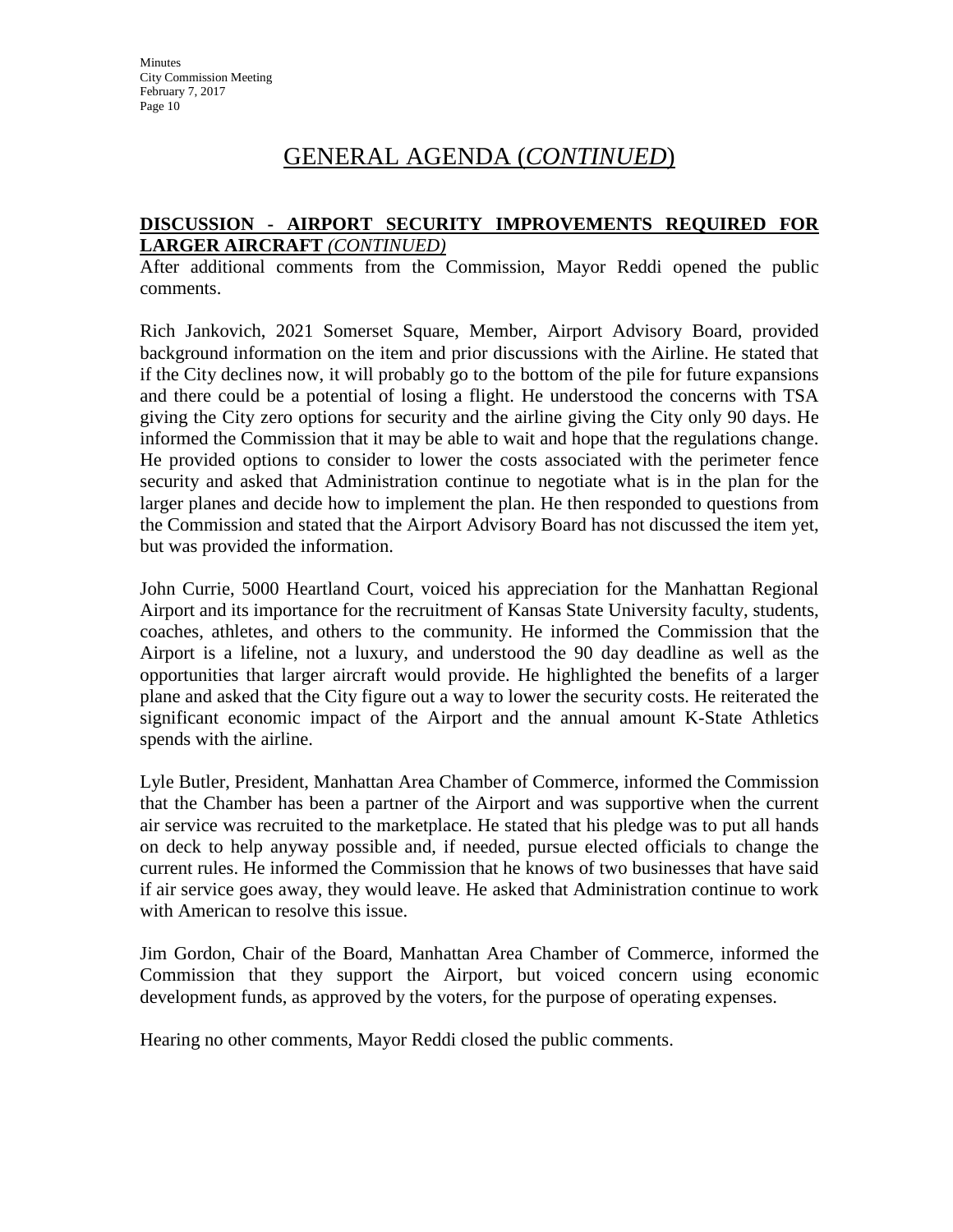### **DISCUSSION - AIRPORT SECURITY IMPROVEMENTS REQUIRED FOR LARGER AIRCRAFT** *(CONTINUED)*

After further discussion and questions from the Commission, Ron Fehr, City Manager, responded to questions and stated that security improvements could be exempt from the tax lid, but stated he was not advocating for that. He then provided additional information on the item.

Commissioner McCulloh asked that the Airport Advisory Board discuss the item and provide the City Commission with a recommendation. She voiced concern with using economic development dollars for this purpose and was not ready to make a decision.

Brad Schoen, Director, RCPD, provided an update on the emergency communication equipment and approximate costs being discussed with Riley County. He informed the Commission that the use of overtime is a potential for the short-term security requirements since the 2017 Budget is already set, but the use of overtime would not be viable in the long term. He then responded to additional questions from the Commission.

Commissioner Dodson provided additional perspectives on the item and asked about the potential to do this in stages. He said that he wanted to find a way to make this work and turn this around in a quick timeframe. He asked what was going to be told to American Airlines following the Commission meeting tomorrow. He stated that the Airport provides an economic impact to the city and is a gateway to the community.

Jesse Romo, Airport Director, responded to additional questions from the Commission. He reiterated that there is not a lot of time for the City to respond and react; the airlines want to know either yea or nay.

After further comments and questions from the Commission, Ron Fehr, City Manager, provided additional information on the item, associated costs, potential funding sources, and asked for feedback from the Commission.

Commissioner Butler stated there are two courses of action, either say no and delay, or do the security improvements as economically as possible. He stated that he would not support a mill levy increase, but would consider using economic development funds or increasing the Transient Guest Tax to fund Airport operations.

Commissioner Morse stated that she wanted to protect the economic development money. She stated that her consternation is with the security that we have to pay for in the city and in the county, causing a huge distraction of our time and our money. She stated that she supports moving forward because it is important to the community. However, she said it adds to the increased need for security across the community, including additional police officers required at the county and municipal courts.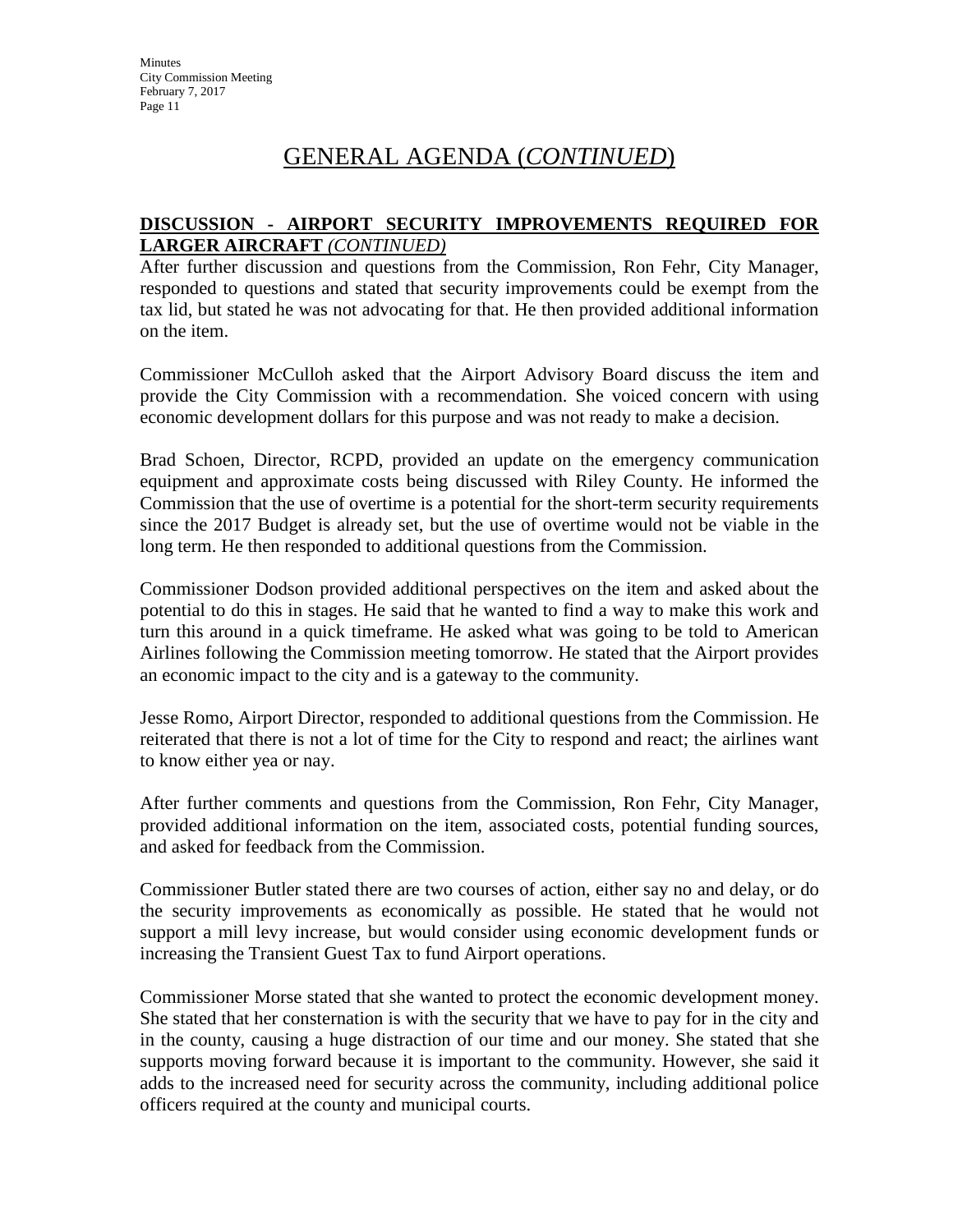## **GENERAL AGENDA (CONTINUED)**

#### DISCUSSION - AIRPORT SECURITY IMPROVEMENTS REQUIRED FOR **LARGER AIRCRAFT (CONTINUED)**

Commissioner McCulloh stated that she was most concerned with the long-term costs. She also voiced concern with the tax lid and the potential of reducing other items in 2018.

Commissioner Dodson provided additional comments on the item. He stated that the annual long-term cost, depending on TSA requirements, is daunting, but said he sees no alternatives with the potential harm from passing on the larger planes.

Ron Fehr, City Manager, responded to additional questions from the Commission.

Mayor Reddi stated that she did not like committing this level of funding without knowing what the entire 2018 budget will require. She stated that the Commission would typically take at least a year to make a decision about something this size and said that a 90 day timeframe does not seem adequate. She wanted to look at all funding possibilities and budget options, including asking Geary County and Riley County to contribute to the Airport. She stated that there appears to be support from the Commission to proceed with the larger planes, but was reluctant given the short timeframe and associated long-term costs.

Commissioner Butler voiced concern with any additional increases to the mill levy. He reiterated that he would support the item as long as it can be done without a future increase in the mill levy; otherwise, he was against the item.

As this was a discussion item, there was no formal motion provided.

#### **ADJOURNMENT**

At 9:44 p.m., the Commission adjourned.

MMC, City Clerk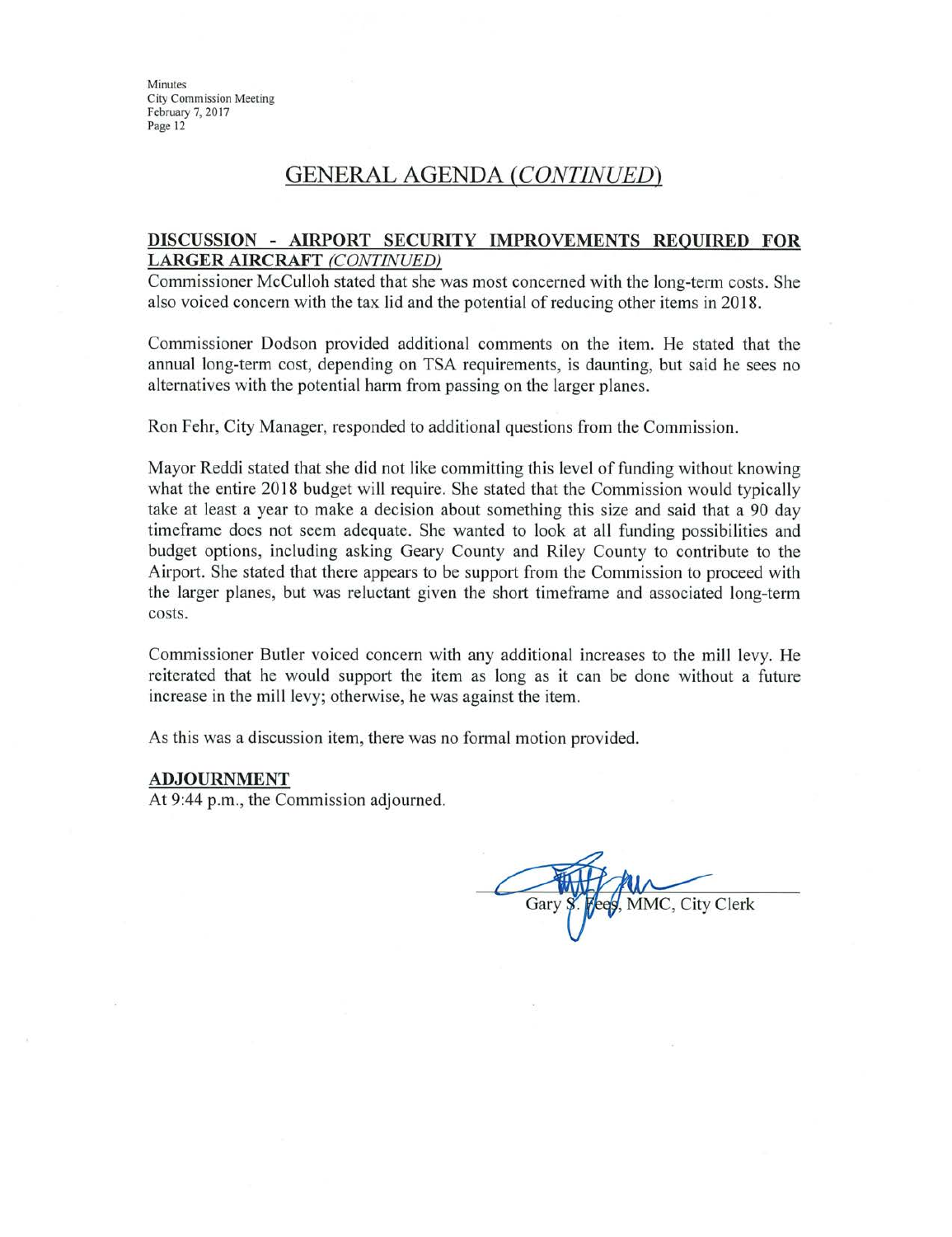### **STAFF REPORT**

## **ON AN APPLICATION TO REZONE PROPERTY**

**FROM:** Riley County C-4, Highway Business District.

**TO:** AO, Airport Overlay District

**APPLICANT/OWNERS:** City of Manhattan – Ron Fehr, City Manager

**ADDRESS:** 1101 Poyntz Avenue, Manhattan, KS

**LEGAL DESCRIPTION:** A tract of land associated with the Manhattan Regional Airport's Fixed Base Operator facility, the adjacent armory building and adjacent Airport Road right-of-way located in the Northwest Quarter of Section 33, Township 10 South, Range 7 East; and road-right-of-way at the intersection of S. Airport Road and Skyway Drive in the Northeast Quarter of Section 32, Township 10 South, Range 7 East.

**LOCATION:** The subject site is generally located along S. Airport Road. The Manhattan Regional Airport's Fixed Base Operator facility is located on the Airport property, as is the former Armory Building located at 1709 S. Airport Road. The rezoning request is also for the adjoining portion of S. Airport Road generally located at the intersection of S. Airport Road and Murray Road, and at the intersection of S. Airport Road and Skyway Drive.

**AREA:** Total area is 6.44 acres

Fixed Base Operator Facility, Old Armory Building and ROW site is 5.51 acres in area

S. Airport Road and Skyway Drive ROW site is 0.93 acres in area

**DATE OF NEIGHBORHOOD MEETING:** August 15, 2016

**DATE OF PUBLIC NOTICE PUBLICATION:** September 15, 2016

## **DATE OF PUBLIC HEARING: PLANNING BOARD:** October 17, 2016 **CITY COMMISSION:** November 1, 2016

## **THIRTEEN MATTERS TO BE CONSIDERED WHEN REZONING**

**1. EXISTING USE:** The Manhattan Regional Airport's Fixed Base Operator facility, the former Armory Building and adjacent Airport Road right-of-way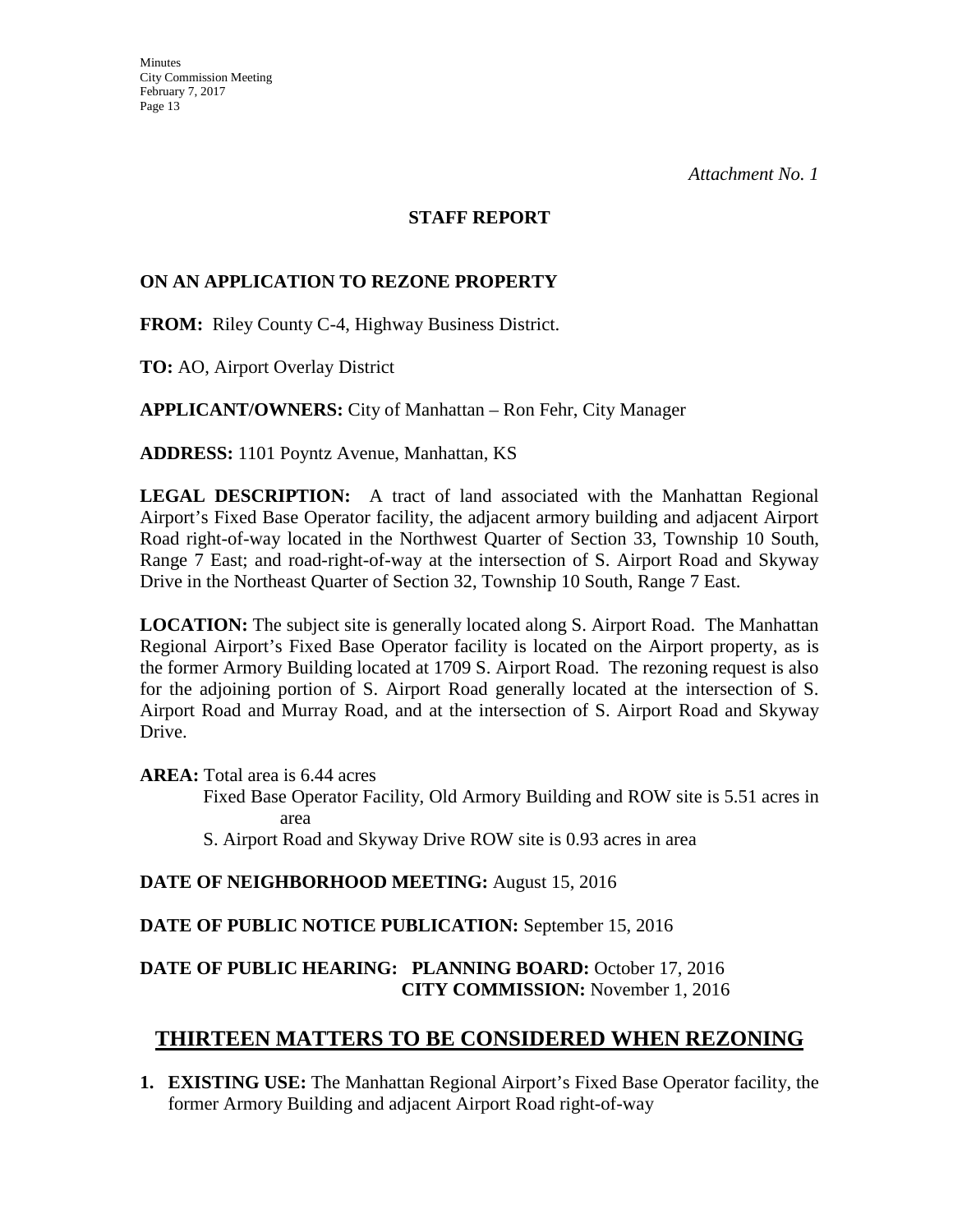*Attachment No. 1*

**2. PHYSICAL AND ENVIRONMENTAL CHARACTERISTICS:** The subject site is associated with the Manhattan Regional Airport's Fixed Base Operator facility, the former Armory Building and adjacent right-of-way. The land associated with the right-of-way at the intersection of S. Airport Road and Skyway Drive includes stormwater drainage infrastructure associated with the Airport, Skyway Drive and Kansas Highway 18. The subject site is generally flat. The Fixed Base Operator facility, the adjacent former Armory Building and adjacent right-of-way is outside of any mapped high risk floodplains (i.e. 1% Annual Chance Floodplain), but these floodplains are in proximity to this area. The intersection of S. Airport Road and Skyway Drive is in the 1% Annual Chance Floodplain, as it is part of the stormwater sewer infrastructure for the area.

#### **3. SURROUNDING LAND USE AND ZONING:**

A variety of land uses and zoning districts in Riley County surround the rezoning site. The Airport is zoned AO, Airport Overlay District. See the map below to gain an understanding of the various land uses and zoning districts in the area.

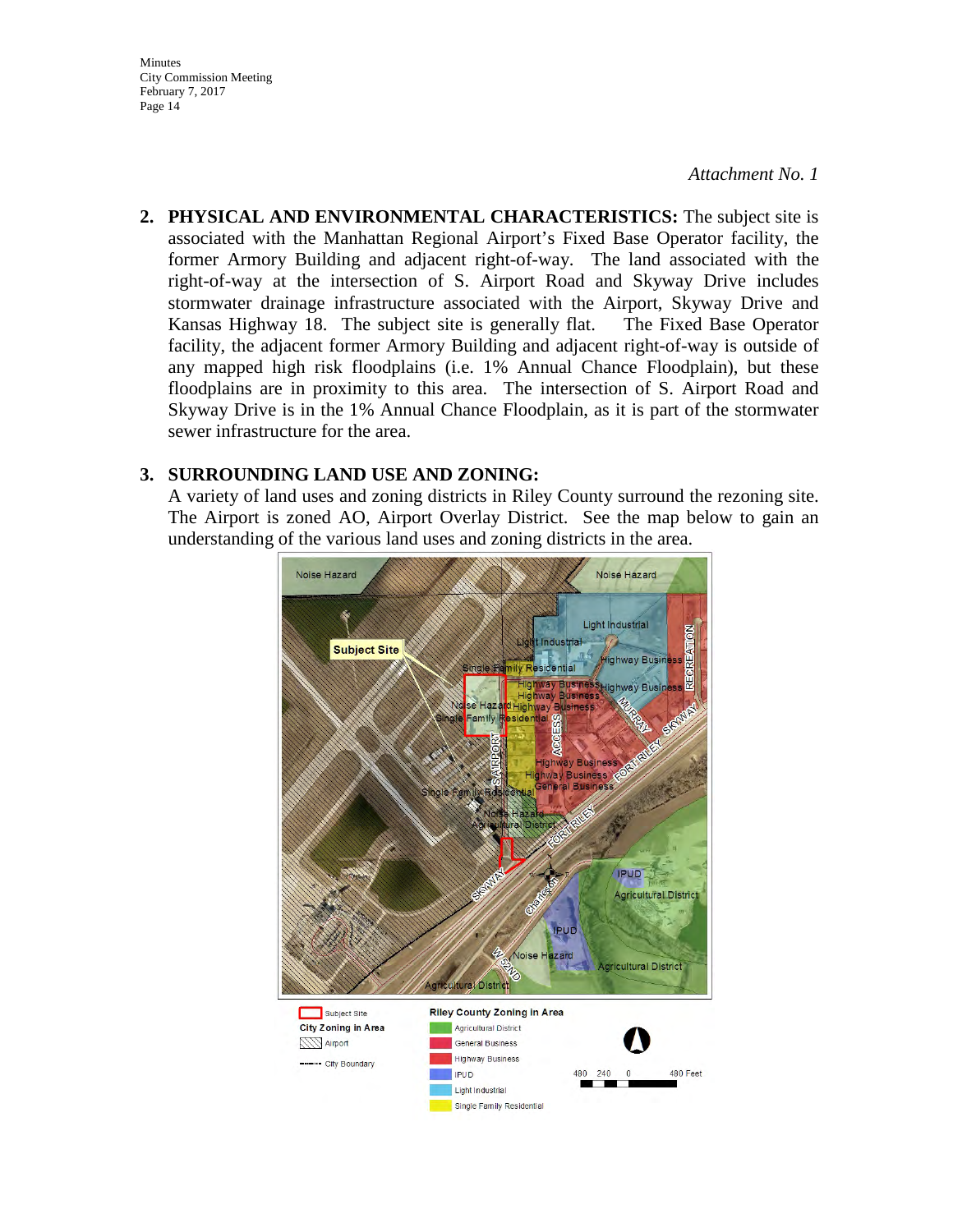- **4. GENERAL NEIGHBORHOOD CHARACTER:** The area surrounding the subject site is a wide mix of commercial, industrial, and residential uses. The land to the west is the Manhattan Regional Airport property. The land to the east is a mix of singlefamily homes, highway commercial business and industrial uses. The commercial and industrial uses range from heavy commercial vehicle sales, service commercial business, contractor business and warehouses.
- **5. SUITABILITY OF SITE FOR USES UNDER CURRENT ZONING:** The site is currently located in Riley County, but is City owned property associated with the Manhattan Regional Airport, or is road right-of-way, on which the City recently completed roadway improvements for the Airport and County. Because of the unique conditions that the City owns the land associated with the Airport and has improved and maintains the roadway, keeping the subject site in Riley County under the current zoning district is not suitable.
- **6. COMPATIBILITY OF PROPOSED DISTRICT WITH NEARBY PROPERTIES AND EXTENT TO WHICH IT MAY HAVE DETRIMENTAL AFFECTS:** No changes to the existing uses are proposed at this time. The City is requesting the annexation and rezoning so that the City owned airport property and road right-of-way that is maintained by the City is within its jurisdiction. No development is proposed on the subject site. The land will stay devoted to the Manhattan Regional Airport or to provide adequate access to the area.

The applicant held a neighborhood meeting on August 15, 2016. Three (3) neighbors attended the meeting. The questions and concerns raised by the neighbors revolved around not wanting their land to be annexed or their property value to increase.

The proposed rezoning should not adversely impact the nearby properties.

**7. CONFORMANCE WITH COMPREHENSIVE PLAN:** The unplatted City owned land and adjacent road right-of-way is shown on the Future Land Use Map of the Manhattan Urban Area Comprehensive Plan as Public/Semi-Public. No specific land use policies are established for this land category; however airports are listed as one of the public uses.

The proposed annexation of subject site conforms to the policy of the Manhattan Urban Area Comprehensive Plan.

## **8. ZONING HISTORY AND LENGTH OF TIME VACANT AS ZONED:**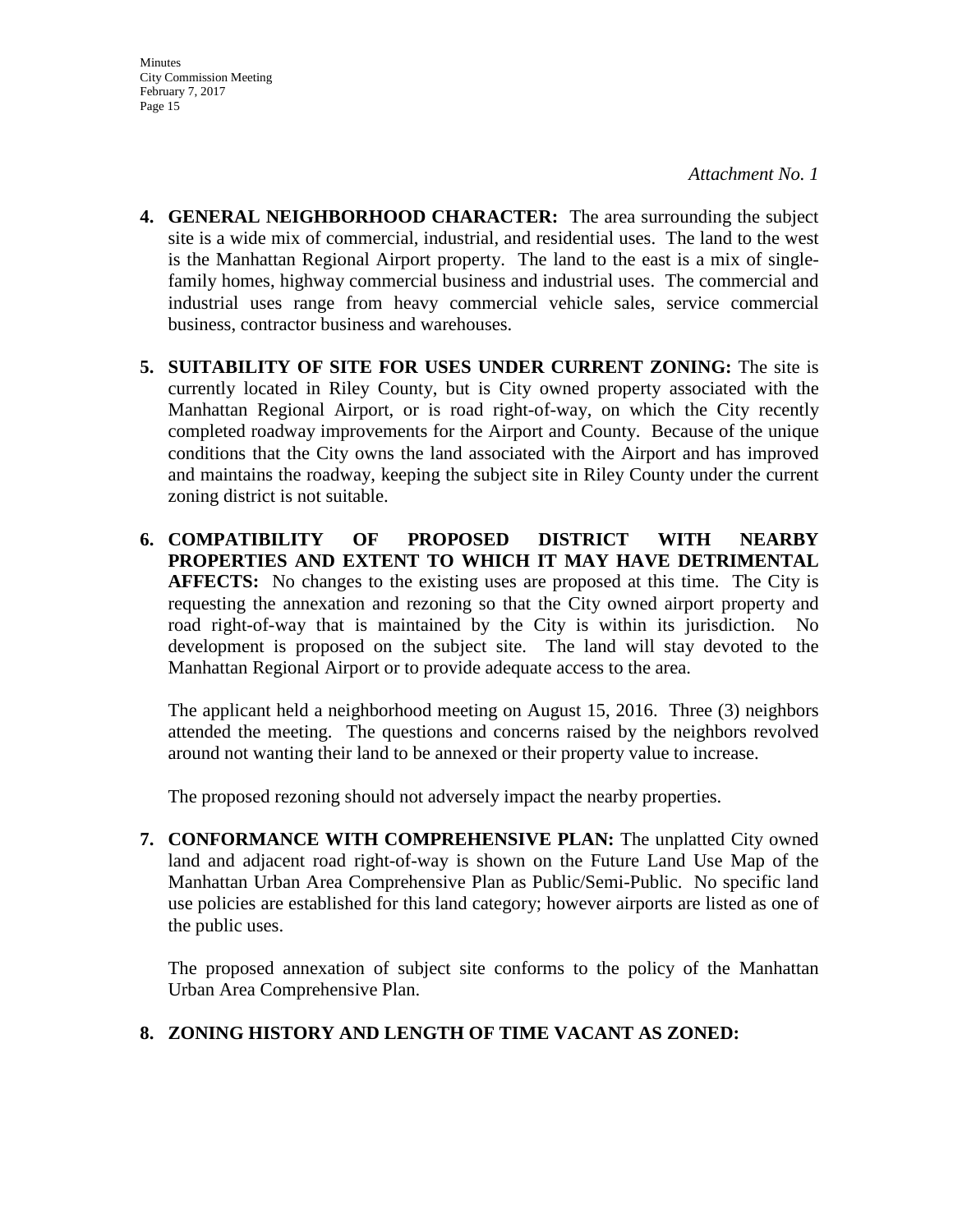- February 1, 1999 Manhattan Urban Area Planning Board recommends approval of annexation of the Manhattan Regional Airport and a portion of S. Airport Road.
- February 16, 1999 City Commission adopts Resolution asking consent from Riley County, as owner, to annex South Airport Road and to make certain findings on annexing the Airport.
- March 22, 1999 Riley County Commission approves Consent To Annexation of its property and makes positive findings and adopts Resolution No. 032299-14 regarding island annexation.
- April 6, 1999 City Commission approves first reading of annexation.
- December 6, 1999 Manhattan Urban Area Planning Board recommends approval of rezoning of Manhattan Regional Airport from County C-4, County N-1, and County G-1 Districts to AO District.
- December 6, 1999 Manhattan Urban Area Planning Board approves Preliminary Plat of Lots 1-4, Manhattan Regional Airport Addition.
- December 21, 1999 City Commission approves first reading of Ordinance to rezone.
- January 4, 2000 City Commission approves of Ordinance No. 6117, annexing the Manhattan Regional Airport and portions of Wildcat Creek Road and South Airport Road, and Ordinance No. 6118, rezoning the same.
- April 3, 2000 Manhattan Urban Area Planning Board approves Final Plat of Lots 1-4, Manhattan Regional Airport Addition

## **9. CONSISTENCY WITH INTENT AND PURPOSE OF THE ZONING ORDINANCE:**

The intent and purpose of the Manhattan Zoning Regulations is to protect the public health, safety, and general welfare; regulate the use of land and buildings within zoning districts to assure compatibility; and to protect property values.

Article XI is the section of Zoning Regulations devoted to the AO, Airport Overlay District. The AO District is intended to promote the use and development of land in a manner that is compatible with the continued operation and utility of the Manhattan Municipal Airport so as to protect the public investment in, and benefit provided by the facility to the region. The district also protects the public health, safety,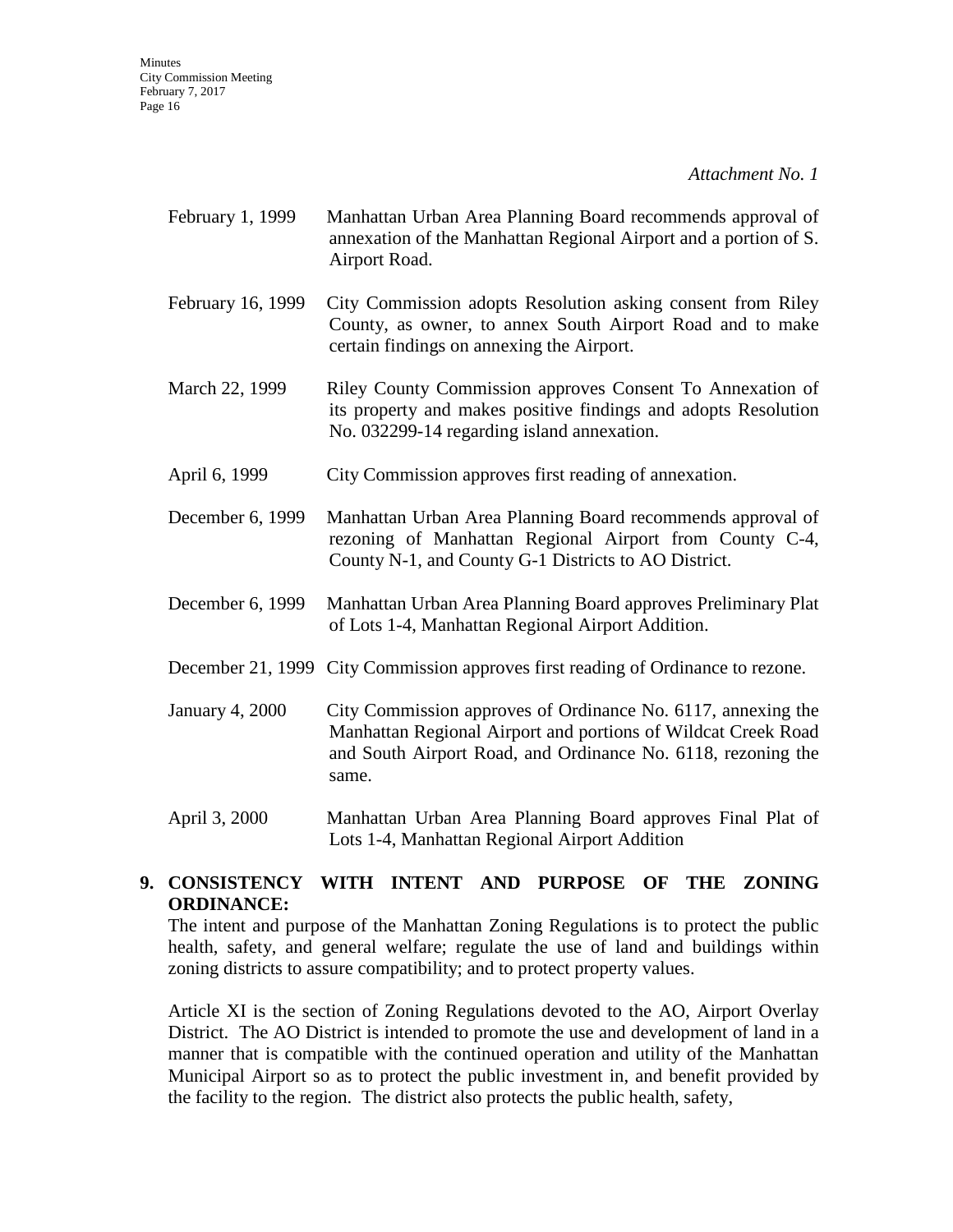*Attachment No. 1*

convenience, and general welfare of citizens who utilize the facility or live and work in the vicinity by preventing the creation or establishment of obstructions or incompatible land uses that are hazardous to the airport's operation or the public welfare.

Since the AO District, when used as an independent district, shall apply only to the property of the Manhattan Municipal Airport which is owned and operated by the City of Manhattan, permitted uses shall include any use that is compatible with the operation of the Airport and is approved by the Governing Body of the City, subject to the use limitations of the AO District. When combined with an underlying district, the permitted use or conditional uses are allowed by the underlying zoning district, subject to the height limitations and use limitations of this Article as well as all restrictions of the underlying zoning district.

The proposed rezoning meets the intent and purpose of the Zoning Ordinance.

- **10. RELATIVE GAIN TO THE PUBLIC HEALTH, SAFETY AND WELFARE THAT DENIAL OF THE REQUEST WOULD ACCOMPLISH, COMPARED WITH THE HARDSHIP IMPOSED UPON THE APPLICANT:** There appears to be no gain to the public that denial would accomplish. There are no expected adverse affects on the public health, safety and welfare as a result of the rezoning. The purpose of the rezoning is to bring City owned property and adjoining road right-ofway recently improved by the City into its jurisdiction.
- **11. ADEQUACY OF PUBLIC FACILITIES AND SERVICES:** Adequate street, sanitary sewer, water and fire services are available to serve the rezoning site.
- **12. OTHER APPLICABLE FACTORS:** None.
- **13. STAFF COMMENTS:** City Administration recommends approval of the proposed rezoning of City owned property associated with the Manhattan Regional Airport's Fixed Base Operator facility, the former Armory Building and adjacent S. Airport Road right-of-way from Riley County C-4, Highway Business District, to AO, Airport Overlay District, based on the findings in the Staff Report.

## **ALTERNATIVES:**

1. Recommend approval of the proposed rezoning of City owned property associated with the Manhattan Regional Airport's Fixed Base Operator facility, the former Armory Building and adjacent S. Airport Road right-of-way from Riley County C-4, Highway Business District to AO, Airport Overlay District, based on the findings in the Staff Report.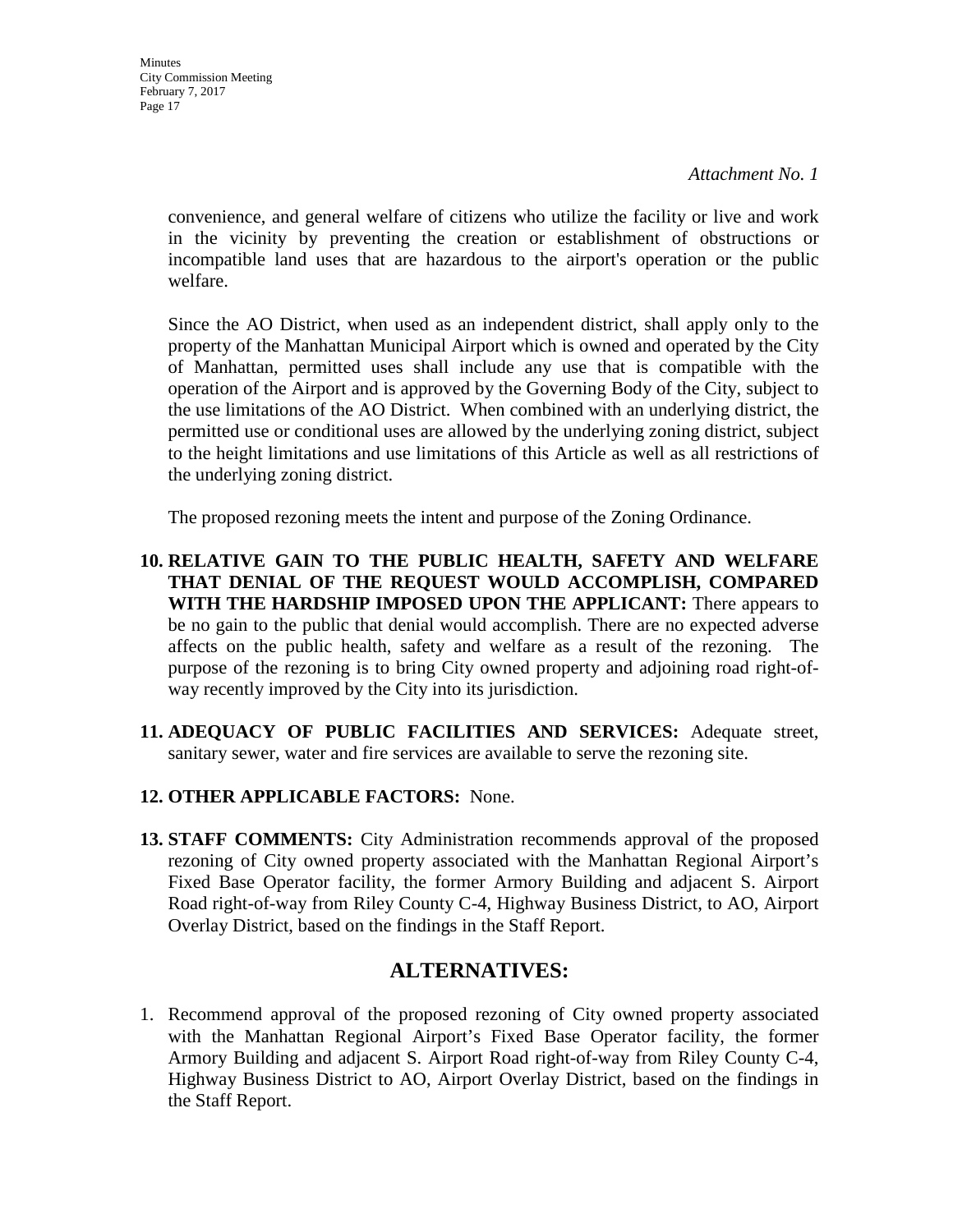- 2. Recommend denial of the proposed rezoning, stating the specific reasons for denial.
- 3. Table the proposed rezoning to a specific date, for specifically stated reasons.

## **POSSIBLE MOTION:**

The Manhattan Urban Area Planning Board recommends approval of the proposed rezoning of City of Manhattan owned property associated with the Manhattan Regional Airport's Fixed Base Operator facility, the former Armory Building and adjacent S. Airport Road right-of-way from Riley County C-4, Highway Business District, to AO, Airport Overlay District, based on the findings in the Staff Report.

**PREPARED BY:** Chad Bunger, AICP, CFM, Senior Planner

**DATE:** October 11, 2016 16022}SR}A irportCityOwnedLandAO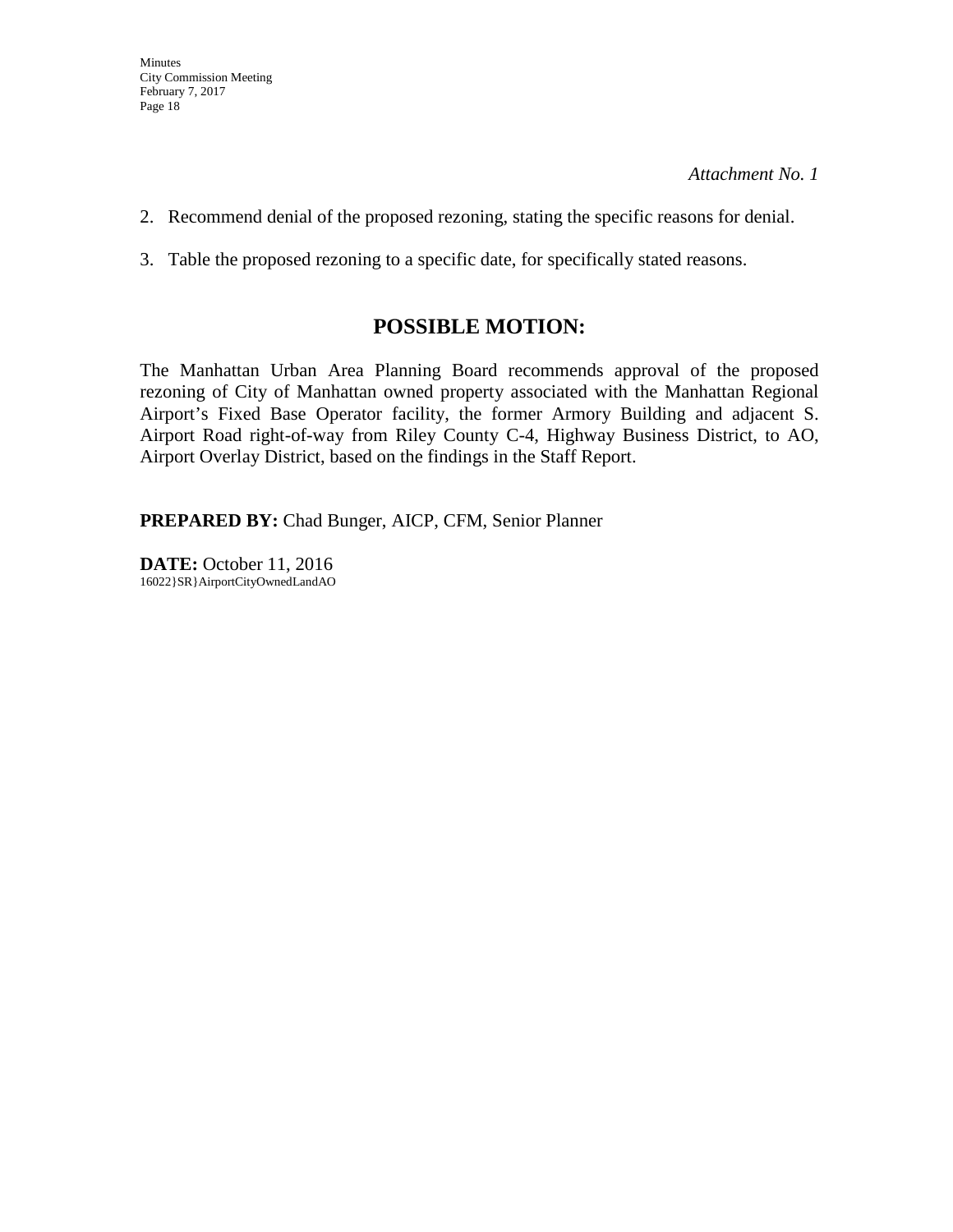## **2017 City-University Special Project Fund Project**

### **University**

## **Realignment of Intersection at Thurston Street and Lover's Lane (\$214,500) (Second of 2-year request)**

The University will use a maximum of \$214,500 on intersection improvements at Lover's Lane and Thurston Street.This project shifts Lover's Lane to the north in order to align directly across from Thurston Street. Two new crosswalks will be constructed with lights, street lighting, and Americans with Disability Act (ADA) curb cuts. Also included is a bicycle contra flow lane. Stormwater improvements are also included in this project.

The total amount proposed for University project management in 2017 is \$214,500.

## **City**

### **North Manhattan Avenue Improvements (\$100,000) (Second of 3-year request)**

The City shall use a maximum of \$100,000 to construct curb and gutter, storm sewer, sidewalk, grading, retaining wall, signal, and road improvements to North Manhattan Avenue adjacent to K-State Research Park.

#### **Sunset Avenue Corridor Improvements (\$115,500)**

The City shall use a maximum of \$115,500 of the Grant Funds to assist with multiple pedestrian and traffic control improvements along the Sunset Avenue Corridor from Anderson Avenue to Claflin Road. This corridor is growing in population and traffic with the completion of the new Wefald Hall and the recent upzoning of the Hunting Avenue and Sunset Avenue area. The north-south street is a main corridor for pedestrian traffic. Improvements include a new pedestrian crossing, some new sidewalk, and some improved medians from the dorms area to Lafene Health Center. Two new pedestrian crossings and some completed sidewalk at Platt Street and Sunset Avenue and a new crossing at Hunting Avenue are included. Also includes approximately 265 linear feet of sidewalk connecting from the KSU parking lot to Anderson Avenue on the east side of Sunset Avenue between College Heights Road and Montgomery Drive.

#### **Colbert Hills Special Assessment Support (\$30,000) (Second of 3-year request)**

The City shall use a maximum of \$30,000 to assist in payment of special assessment tax funding associated with the construction of Grand Mere Parkway. Support payment will be contingent on Colbert Hills providing a profit-loss statement to City staff that shows no profit was made the year prior.